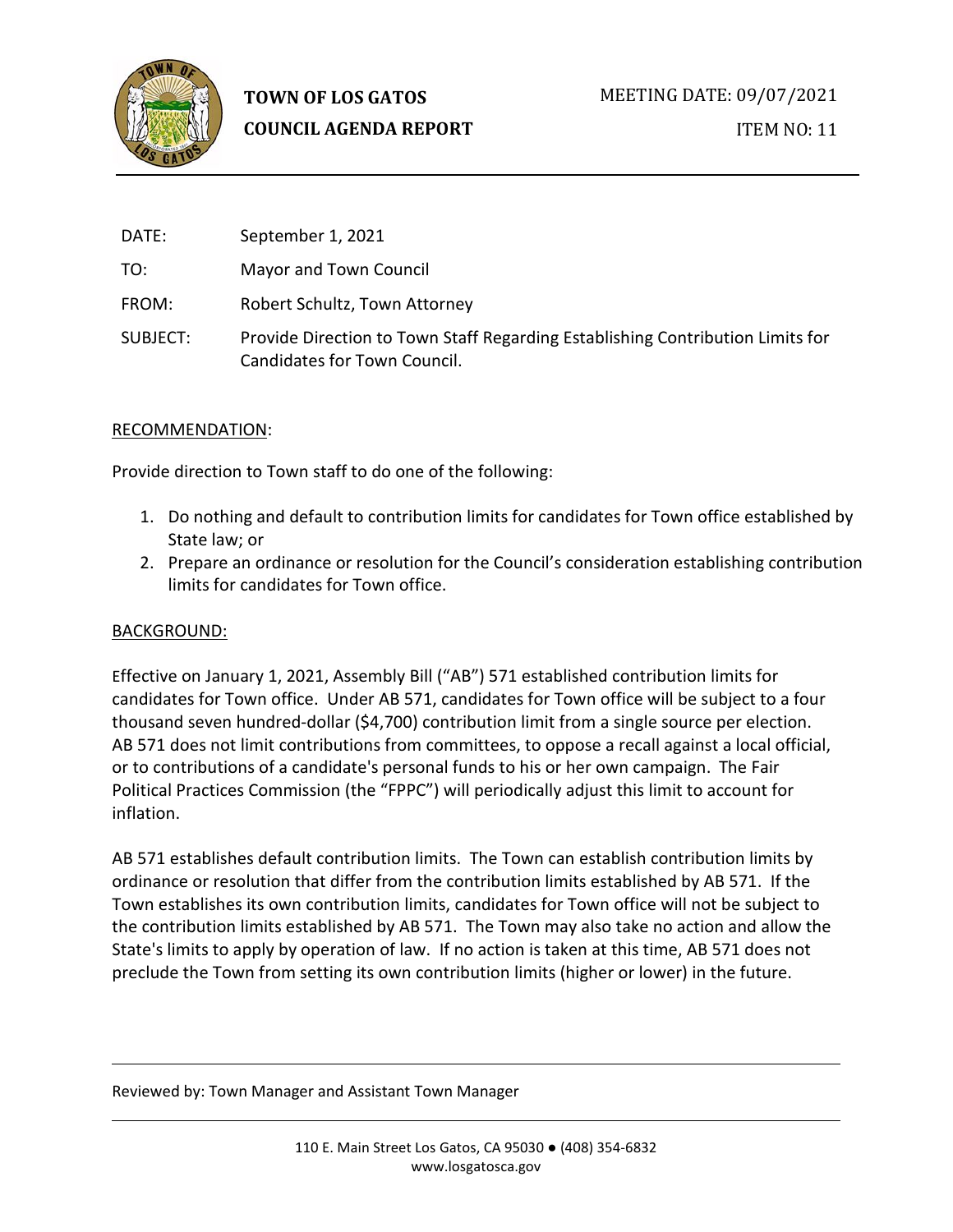## PAGE **2** OF **4**

SUBJECT: Provide Direction to Town Staff Regarding Establishing Contribution Limits for Candidates for Town Council.

DATE: September 1, 2021

## BACKGROUND (continued):

Additionally, violations of AB 571 are punishable as a misdemeanor and subject to specified penalties, enforced by the FPPC. Cities and towns adopting their own contribution limit must also set, administer, and enforce penalties themselves. Choosing the State's campaign contribution limits would relieve the Town of the possible burden of additional administrative work as the Town would defer all enforcement and administration to the FPPC.

### DISCUSSION:

AB 571 was adopted based on several findings, including (1) most cities and counties in California do not have independently imposed limitations on contributions to candidates for elective office in those jurisdictions; (2) in cities and counties without campaign contribution limitations, candidates for elective office receive 40 percent or more of their total campaign funds from a single contributor; (3) where people can make unlimited contributions to a candidate for elective city or county office, there is a "risk and the perception that elected officials in those jurisdictions are beholden to their contributors and will act in the best interest of those contributors at the expense of the people"; and finally, the State has a Statewide interest in "preventing actual corruption and the appearance of corruption at all levels of government."

Given the effects of AB 571, Town staff seeks direction from the Town Council regarding whether the Town should establish its own contribution limits. The Town Council has two (2) options:

- 1. Do Nothing. If the Town Council takes no action, pursuant to AB 571 candidates for Town office will be subject to a four thousand seven hundred-dollar (\$4,700) contribution limit.
	- a) By defaulting to AB 571, candidates for Town office will also face (2) additional limitations on contributions: (1) AB 571 limits transfers of campaign funds from one controlled committee to another controlled committee of the same candidate; and (2) AB 571 limits loans to a candidate's campaign.
	- b) AB 571, however, provides three (3) exemptions from contribution limits: (1) candidates facing a recall can establish a committee to oppose the recall and can accept contributions in excess of the contribution limits established by AB 571; (2) candidates may accept contributions after an election to pay off debts from the election; and (3) candidates can carry over contributions from one election to pay for expenses for a subsequent election for the same office.
	- c) If the Town defaults to the contribution limits established by AB 571, the FPPC will enforce the contribution limits. Violation of these contribution limits will be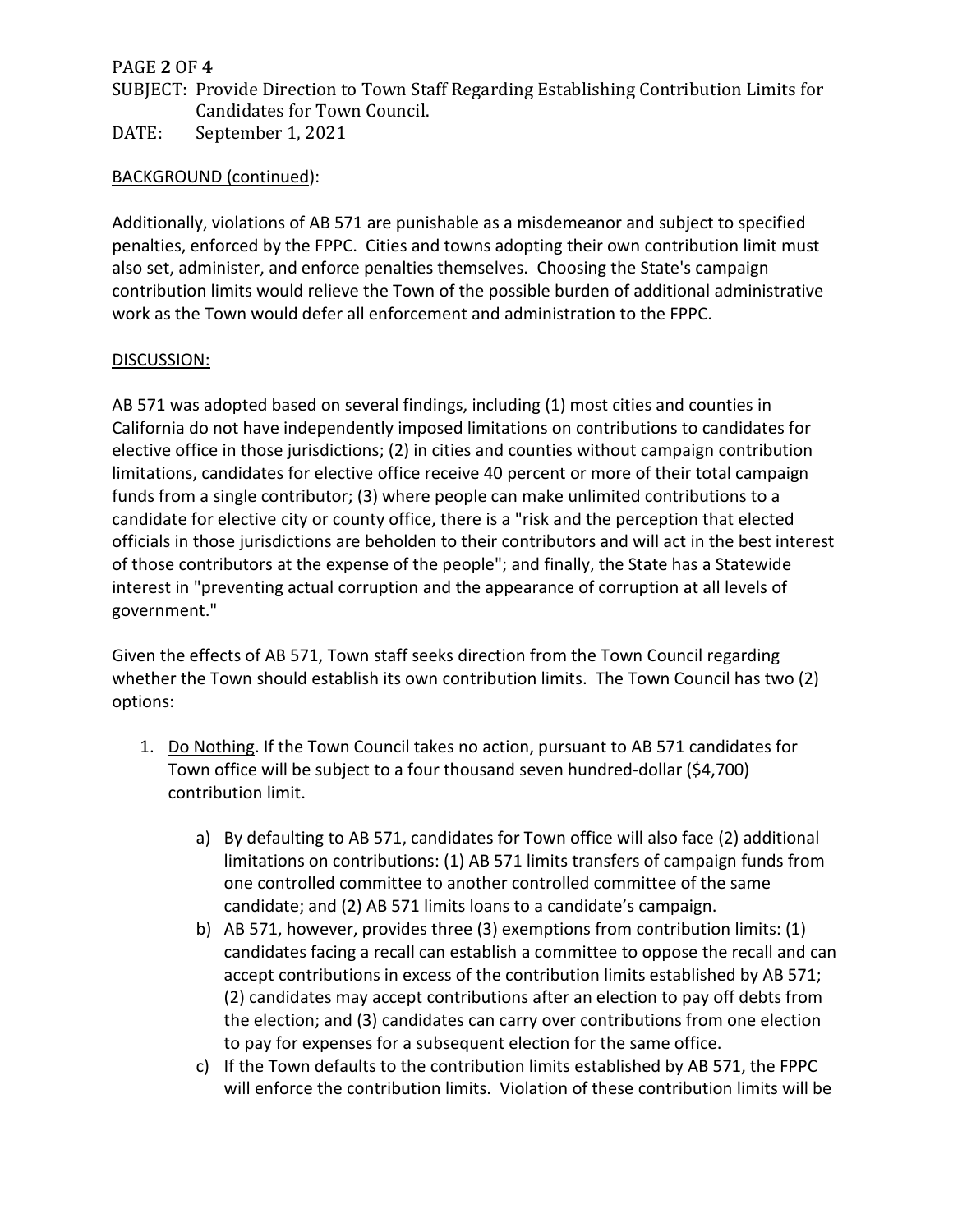## PAGE **3** OF **4**

SUBJECT: Provide Direction to Town Staff Regarding Establishing Contribution Limits for Candidates for Town Council.

DATE: September 1, 2021

### DISCUSSION (continued):

subject to the penalty provisions of the Political Reform Act. Violations of the contribution limits will be punishable as misdemeanors.

- 2. Set Own Contribution Limits. If the Town Council does not wish the Town to be subject to AB 571 contribution limits, the Town council can adopt its own contribution limits and can establish limits higher or lower than the FPPC limits. If the Town Council decides to go down that route, Town staff will prepare an ordinance and resolution for the Town Council consideration.
	- a) By establishing contribution limits, candidates for Town office will not be subject to state limitations on contributions. However, the exemptions from the contribution limits described above will not apply. In addition, the Town Council must establish penalties for violations of the contribution limits and bear the cost of the enforcement. The FPPC will not enforce the Town's contribution limits. Penalties for violating the Town's contribution limits can include civil penalties, fines, or criminal charges. In establishing contribution limits, the Town must ensure that it complies with the First Amendment. Accordingly, the Town must ensure that contribution limits are not too low as to prevent candidates for Town office from conducting an effective campaign.

### CONCLUSION:

The Town Council's options are:

- 1. Do nothing and accept the contribution limits established by AB 571, or
- 2. Direct Town Staff to prepare an ordinance and resolution establishing contribution limits for candidates for Town office.

### COORDINATION:

This report was coordinated with the Town Manager's Office.

### FISCAL IMPACT:

There will be no fiscal impact to the Town if the Town elects to default to the state's contribution limits. The Town will bear enforcement costs if it establishes different contribution limits.